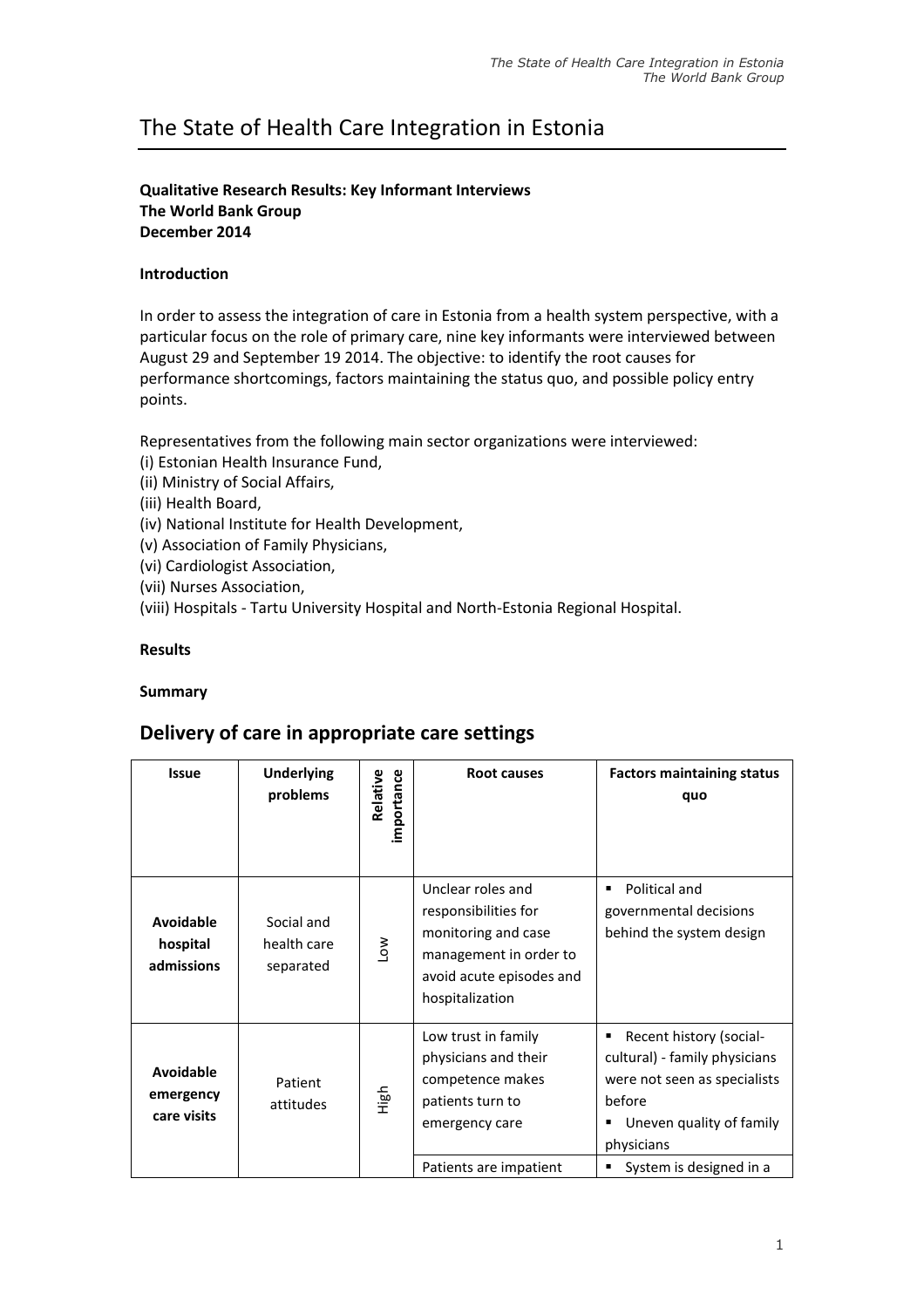| and use emergency care                                             | way that emergency care       |
|--------------------------------------------------------------------|-------------------------------|
| to avoid waiting for care.<br>visits are financially               |                               |
|                                                                    | beneficial to hospitals and   |
|                                                                    | they do not refuse to serve   |
|                                                                    | such "clever" patients        |
| Lack of specialists                                                | State politics in the         |
|                                                                    | meaning of preparing          |
| Long waiting                                                       | specialists but also valuing  |
| times to see a                                                     | them through financial        |
| Average<br>specialist                                              | incentives, lighter workload  |
|                                                                    | and possibility to develop    |
| Limited budget for                                                 | Depends on the                |
| insured/free medical care                                          | distribution of money in the  |
| health care system                                                 |                               |
| Currently no continuous                                            | Responsibilities and          |
| Average<br>Lack of<br>and clear system of                          | financing being project-      |
| responsibilities and<br>based<br>prevention<br>financing developed |                               |
|                                                                    |                               |
| Number of hospital beds                                            | The system is built in a      |
| is severely limited                                                | way that hospitals' physical  |
| therefore, when wanting<br><b>Emergency care</b>                   | resources (number of beds)    |
| to hospitalize a patient,<br>as a middle step                      | are quite limited and         |
| Low<br>towards<br>the family physician                             | strongly regulated and        |
| sometimes has to send<br>hospitalization                           | hospitals are obliged to hold |
| beds for emergency<br>the patient to the                           |                               |
| patients<br>emergency room                                         |                               |
| Limited human resource                                             | State politics in the         |
| in primary care - quantity                                         | meaning of preparing family   |
| is borderline sufficient,                                          | physicians but also nurses,   |
| average age is relatively                                          | and motivating them           |
| high, workload is heavy                                            | System design in terms        |
| of reviewing the                                                   |                               |
|                                                                    | responsibilities of family    |
|                                                                    | physicians and family         |
| nurses (much more<br>Incomplete                                    |                               |
| <b>Avoidable</b><br>services on                                    | potential in family nurse)    |
| High<br>specialist<br>primary care                                 | System design and             |
| visits<br>level                                                    | financing, which forces       |
| family physicians to<br>Limited financial                          |                               |
| resources for analyses                                             | calculate and weight all the  |
| and diagnostic                                                     | time within a certain budget  |
| procedures                                                         |                               |
| Uneven quality of family                                           | System design and             |
| physicians in terms of                                             | financing, which forces       |
| goals, attitude and                                                | family physicians to be       |
| physical resources                                                 | doctors and entrepreneurs     |
| at the same time                                                   |                               |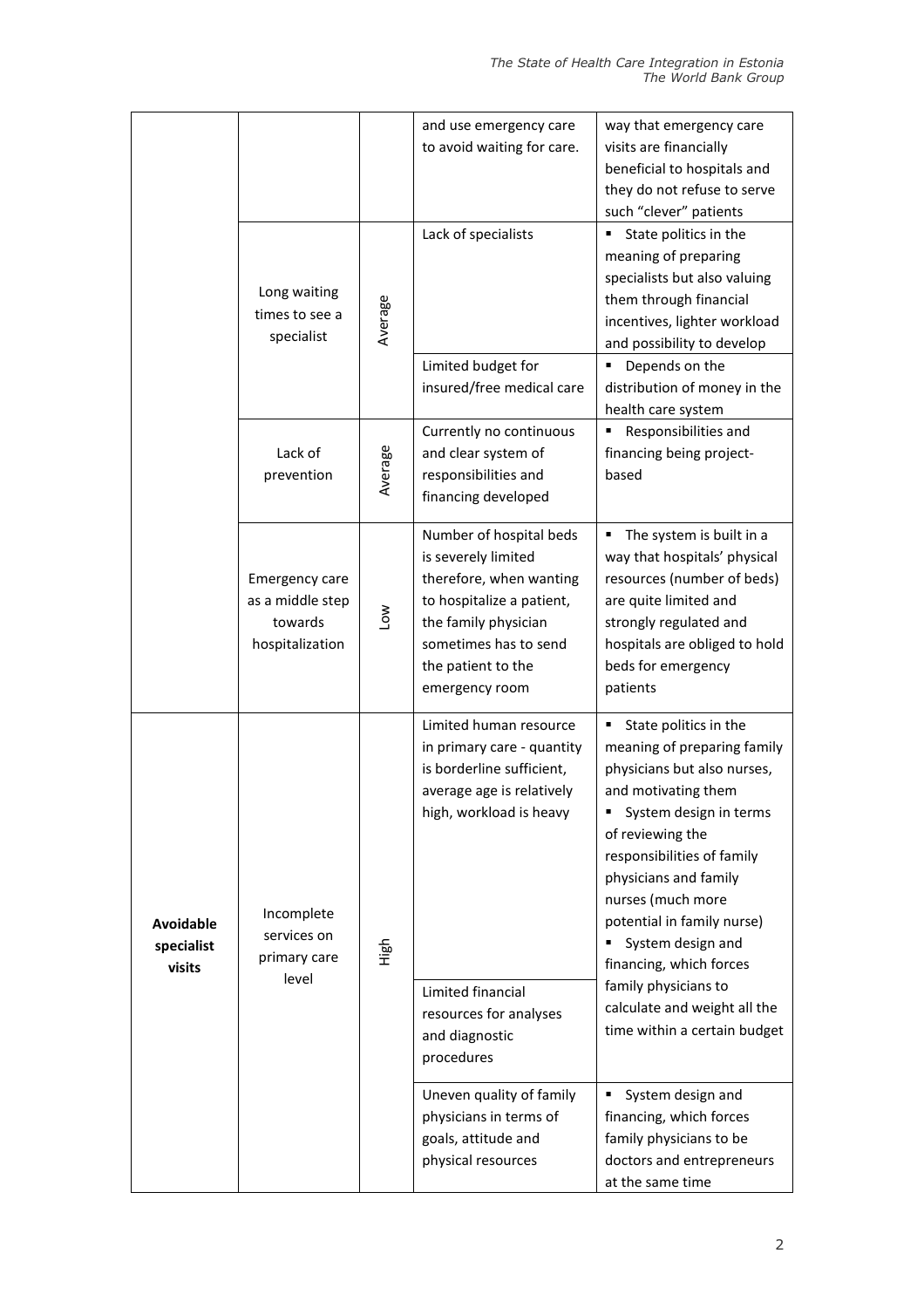|                                                  | Uneven quality<br>of family<br>physicians                                     | Average    | Different approaches to<br>the role of family<br>physician                                                                                                 | Family physicians' goals<br>٠<br>and attitude - whether it is<br>more about doing business<br>or helping patients<br>System design and<br>financing, which forces<br>family physicians to be<br>doctors and entrepreneurs<br>at the same time    |
|--------------------------------------------------|-------------------------------------------------------------------------------|------------|------------------------------------------------------------------------------------------------------------------------------------------------------------|--------------------------------------------------------------------------------------------------------------------------------------------------------------------------------------------------------------------------------------------------|
|                                                  |                                                                               |            | Disparity of opportunities<br>and capabilities between<br>family physicians in urban<br>and rural areas                                                    | Better equipped<br>٠<br>physicians' offices in urban<br>areas<br>More efficient use of<br>resources by consolidating<br>into bigger centers                                                                                                      |
|                                                  | Patient<br>preference                                                         | Average    | Low trust in family<br>physicians and therefore<br>patients demand referrals<br>to specialists (by law, the<br>family physician has no<br>right to refuse) | Recent history (social-<br>cultural) - patients were<br>used to seeing specialists<br>when desired as family<br>physicians were not seen as<br>specialist before and there<br>weren't any gate-keepers<br>Uneven quality of family<br>physicians |
|                                                  | Inappropriate<br>division of<br>responsibilities<br>in preventive<br>services | <b>No</b>  | Currently no continuous<br>and clear system of<br>responsibilities and<br>financing developed                                                              | Responsibilities and<br>financing being project-<br>based                                                                                                                                                                                        |
| <b>Unnecessary</b><br>extended<br>hospital stays | Not considered<br>a significant<br>concern.                                   | <b>NOT</b> | Separation of social and<br>health care systems may<br>lead to discharge delays.                                                                           | Political and<br>٠<br>governmental decisions<br>behind the system design.                                                                                                                                                                        |

# **Coordination and continuity of care across care settings**

| <b>Issue</b>                                  | <b>Underlying</b><br>problems                                                 | importance<br>Relative | Root causes                                                                                                                            | <b>Factors maintaining</b><br>status quo                                    |
|-----------------------------------------------|-------------------------------------------------------------------------------|------------------------|----------------------------------------------------------------------------------------------------------------------------------------|-----------------------------------------------------------------------------|
| Inadequate<br>acute<br>inpatient<br>follow-up | Insufficient<br>clarity of roles<br>and<br>responsibilities<br>of health care | High                   | Lack of human resources to<br>provide in-home nursing<br>Organizational separation of<br>health care and social<br>system, which means | Political and<br>٠<br>governmental decisions<br>behind the system<br>design |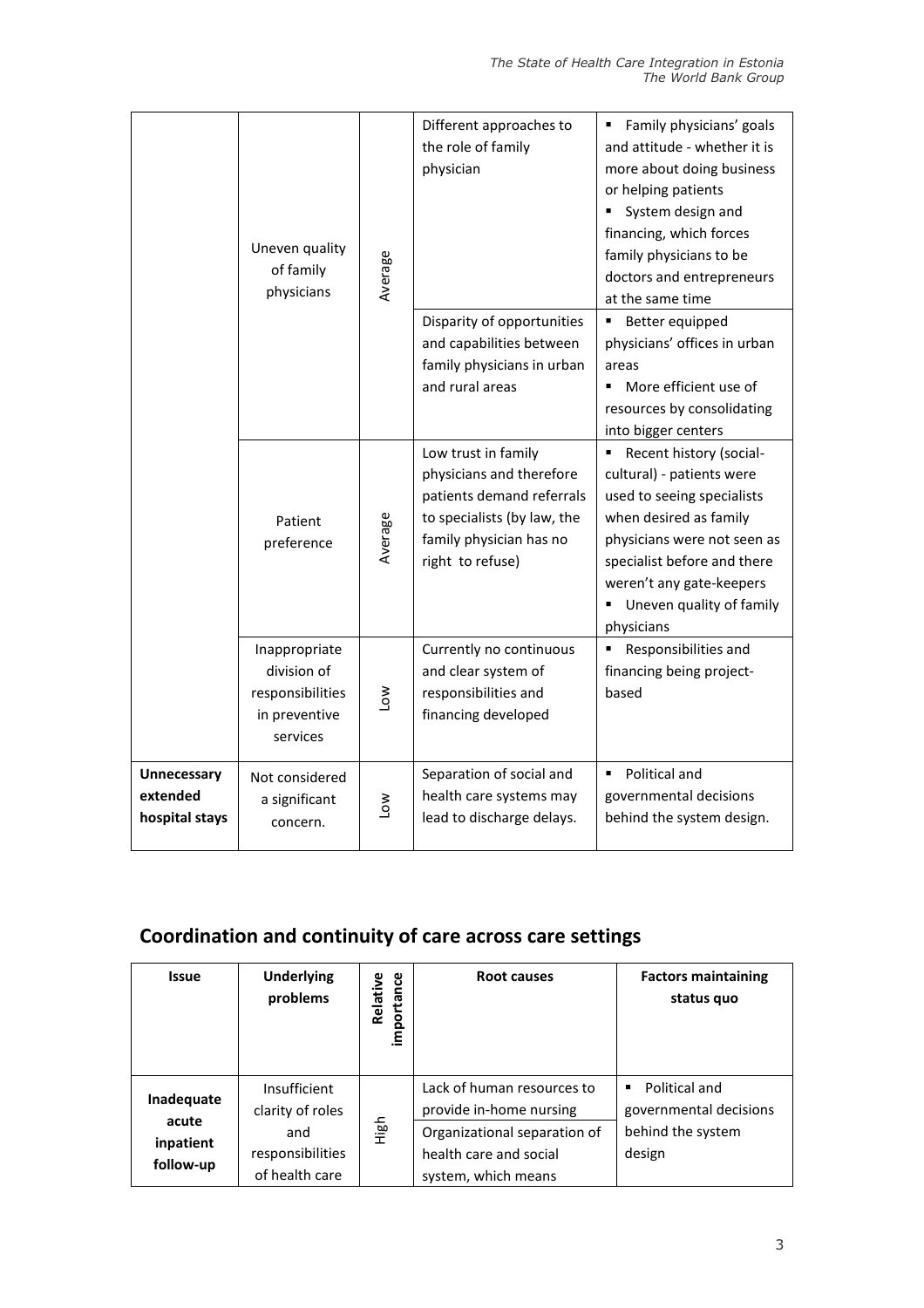| care          | and social                  |         | separate financing and         |                            |
|---------------|-----------------------------|---------|--------------------------------|----------------------------|
|               | system                      |         | poorly defined coordination    |                            |
|               |                             |         | mechanisms and processes       |                            |
|               |                             |         | Health and social systems      |                            |
|               |                             |         | are not equal; the social      |                            |
|               |                             |         | system is less well funded.    |                            |
|               |                             |         |                                |                            |
|               |                             |         | Cooperation between those      |                            |
|               |                             |         | systems works on goodwill,     |                            |
|               |                             |         | but often there is a lack of   |                            |
|               |                             |         | good relations because of      |                            |
|               |                             |         | being overworked, lack of      |                            |
|               |                             |         | human resources and            |                            |
|               |                             |         | uncertainty as to which side   |                            |
|               |                             |         | pays                           |                            |
|               |                             |         | Theoretically the system has   | The system design<br>٠     |
|               | Inadequate                  |         | been developed, but it does    | prioritizes acute care.    |
|               | access to<br>rehabilitation |         | not satisfy the existing need  | Different languages        |
|               | and                         |         | due to poor financing          | (Estonian and Russian)     |
|               | physiotherapy               | 군<br>도  | (compared to acute care)       |                            |
|               | services after              |         | and organization, and          |                            |
|               | discharge                   |         | insufficient physical and      |                            |
|               |                             |         | human resources                |                            |
|               | Insufficient                |         | Lack and overload of           | State politics in the      |
|               | sharing of                  |         | specialists, nurses and        | sense of preparing         |
|               | important                   |         | caregivers. The salary of      | medical personnel but      |
| Incomplete    | instructions and            |         | nurses and caregivers is also  | also valuing them          |
| hospital      | information                 | Average | critically low (therefore      | through financial          |
| discharges    | with the                    |         | there's a high turnover        | incentives, lighter        |
|               | patient, family             |         | among them)                    | workload and possibility   |
|               | physician or                |         |                                | to develop                 |
|               | other specialist            |         |                                |                            |
| Unnecessary   | Not considered              |         | Not many unnecessary or<br>٠   | Difficult to regulate<br>٠ |
| pre-operative | a significant               |         | duplicate diagnostic           | The rise of defensive      |
| diagnostic    | concern at                  | Low     | procedures currently occur.    | medicine                   |
| procedures    | present                     |         |                                |                            |
| Over-and      | Insufficient                |         | Currently no continuous and    | Responsibilities and       |
| under-        | preventive                  |         | clear system of roles,         | financing are project-     |
| provision of  | services                    |         | responsibilities and financing | based, not consistent      |
| preventive    |                             | No7     | has been developed for         | The system design          |
| services      |                             |         | preventive care.               | prioritizes acute care     |
|               | Inconsistent                |         | Incomplete and inconsistent    | The purpose of the         |
| Limited       | and incomplete              |         | information provided by        | national e-system has      |
| provider      | information                 | High    | doctors to each other for      | not been agreed upon       |
| continuity of | flow across                 |         | referrals and filling out the  | on state (political) level |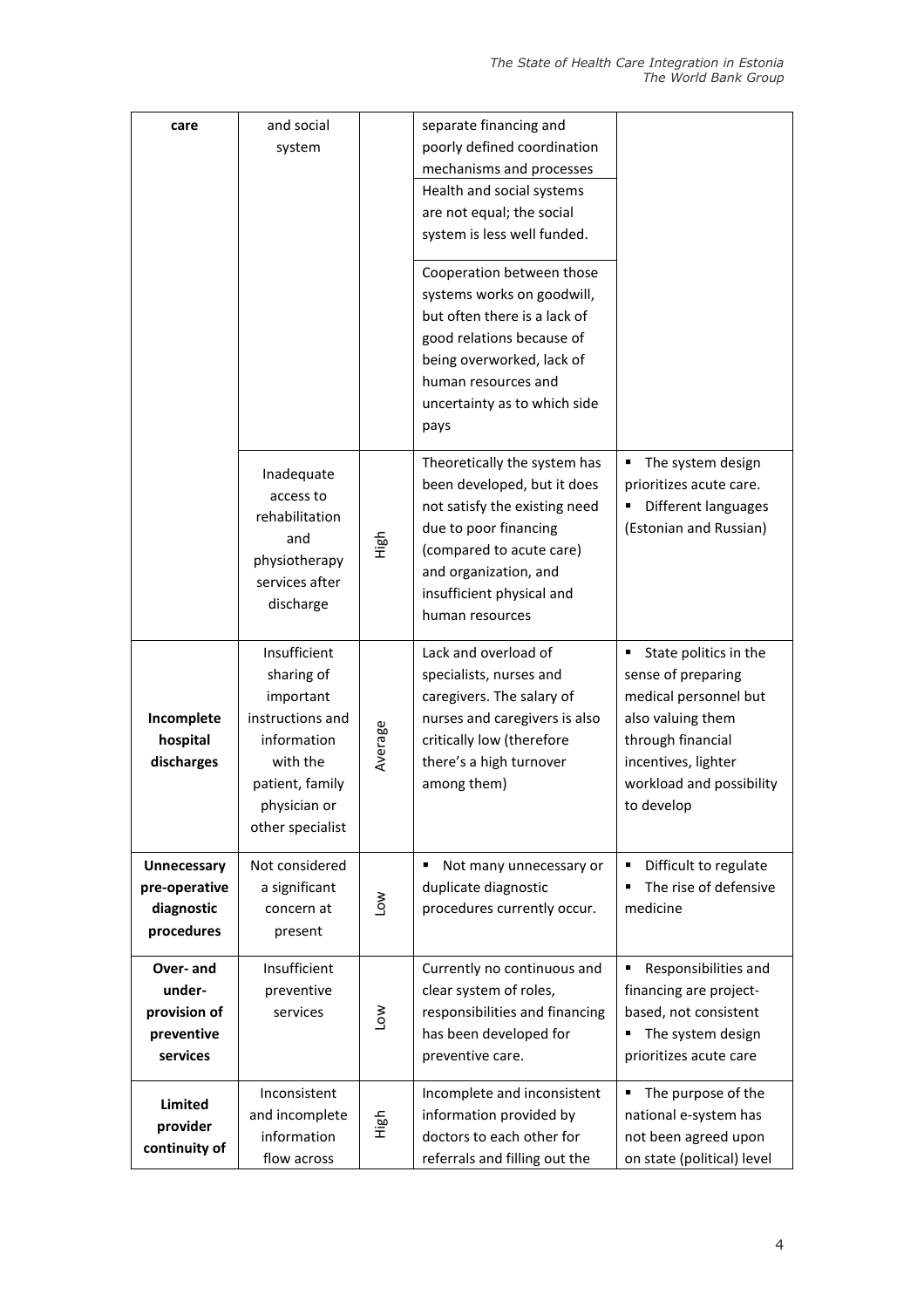| care | levels                                       |      | medical records e-platform.<br>The current state-run e-<br>platform is considered still<br>raw, not functioning well and<br>not corresponding well to<br>the needs of medical<br>specialists as well as to the | and therefore the<br>structure and<br>guidelines/manuals are<br>not thought through and<br>communicated<br>Competing, non-<br>integrated e-platforms in<br>use to compensate for<br>the problems of the<br>national e-platform<br>Incomplete<br>٠<br>guidelines and<br>requirements for<br>inputting to the national |
|------|----------------------------------------------|------|----------------------------------------------------------------------------------------------------------------------------------------------------------------------------------------------------------------|----------------------------------------------------------------------------------------------------------------------------------------------------------------------------------------------------------------------------------------------------------------------------------------------------------------------|
|      |                                              |      | needs of patients<br>Bigger hospitals have their<br>own information systems,<br>these are incompatible and<br>parties are not very willing to<br>come to agreements                                            |                                                                                                                                                                                                                                                                                                                      |
|      |                                              |      | Providers of care outside the<br>EHIF system do not share<br>information.                                                                                                                                      | e-platform<br>No requirement for<br>٠<br>privately-funded<br>providers to share<br>information with the rest<br>of the health care<br>system.                                                                                                                                                                        |
|      | Long waiting<br>times to see a<br>specialist | High | Limited budget for<br>insured/free medical care                                                                                                                                                                | Depends on the<br>distribution of money<br>the in health care system                                                                                                                                                                                                                                                 |
|      |                                              |      | Lack of qualified specialists<br>Lack of motivating salaries<br>and heavy workload of<br>specialists                                                                                                           | State politics in the<br>sense of preparing<br>specialists but also<br>valuing them through<br>financial incentives,<br>lighter workload and<br>possibility to develop                                                                                                                                               |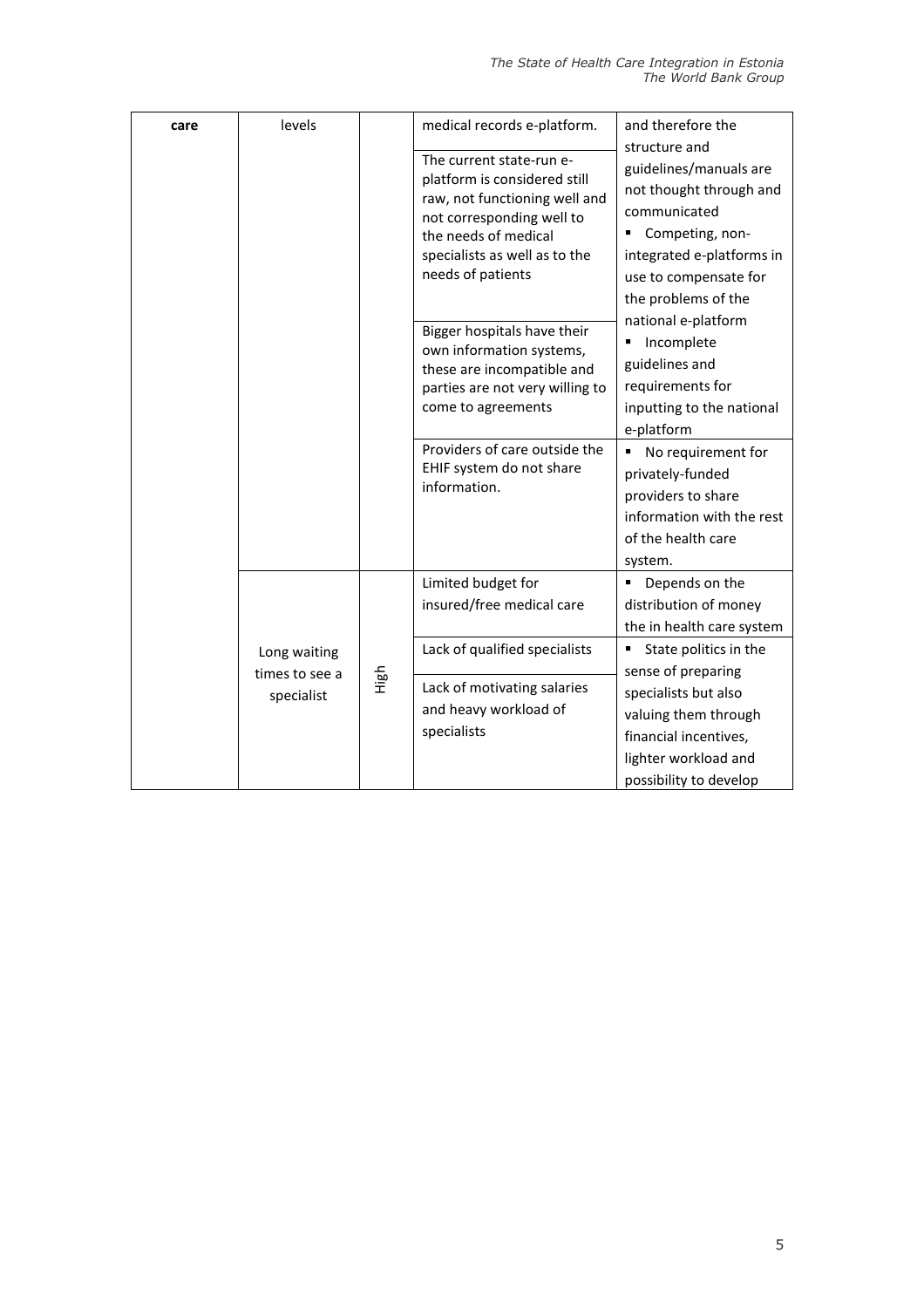# **Delivery of Care in Appropriate Care Settings**

In Estonia, primary care is intended to provide a gatekeeper function for the health system. However, while key informants recognized this intention, they noted that in reality there are challenges to that role that result in delivery of care in Estonia being focused at the specialist and emergency care level.

# **1. Avoidable hospital admissions**

Key informants reported that the decision to admit a patient to hospital is not made lightly: capacity is limited, and the decision is strongly regulated. The question of who should be responsible for monitoring and case management for chronically ill patients (especially old people who live alone) in order to avoid acute episodes and hospitalization is unresolved: currently the social and health care systems function quite separately in terms of both responsibilities and financing.

# **2. Avoidable emergency care visits**

The majority of hospital admissions are made via the emergency room. The informants considered the main reason that patients access emergency care, when it could have been avoided, are (1) patient attitudes towards family physicians, (2) deterioration of health due to long waits to be seen by a family physician or a specialist and poor preventive care, and (3) family physicians admitting their patients to hospitals, as there is no other referral route for inpatient care, maintained by the fact that emergency care visits are financially beneficial to hospitals.

# **2.1 Patient attitudes**

Patient distrust of the competence and quality of their family physicians is considered a key factor that leads patients to directly access emergency care.

*"First of all, the health-related behavior of country people is different, they don't use doctors for every little thing, it's like they have more common sense. And then when they do go, they go for something that is something and now the quality of family physicians in rural area is even more inconsistent than in town and in rural areas you can't go to the emergency room right away. In Tallinn the low quality is remedied by the emergency room."*

# **2.2 Waiting times**

Waiting times to see a family physician or a specialist can be long, due to insufficient human and financial resources. Patients often directly access emergency care to avoid the wait, particularly in urban settings.

*"…we have lines here at the North Estonia Medical Center and I am sure there are lines at the East-Tallinn Central Hospital's emergency room as well. I think that half of this problem is still the same thing, it's all in people's heads – if they can't get to the family*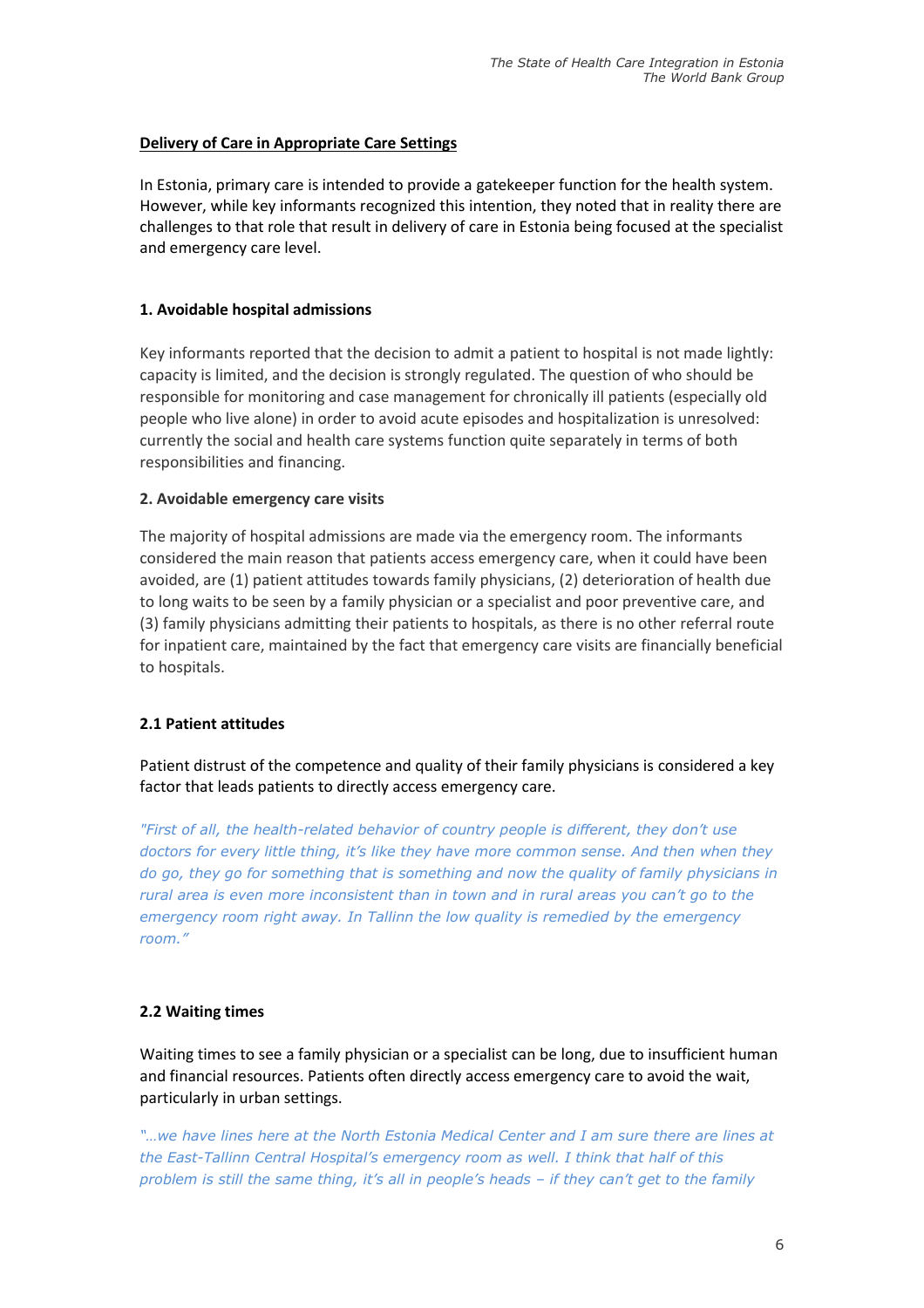*physician right away, let's say that you are at work and you have an hour for coffee break and you have the time to go to the doctor and for example if you can't get in then you think that you can go to the emergency room and be seen quickly*."

Another incentive for patients to directly access emergency care is to expedite their own care process, knowing that they can have all necessary tests and procedures done right away in the emergency room.

*"You don't have to see a specialist or go to the hospital right away with everything. Our emergency rooms work like this right now that the patient comes to the emergency room, which is the most expensive. There all the tests and things are done fast."*

On the other hand, sick patients who choose to respect the official system and wait for primary care or specialist appointment may find their health condition worsening in the intervening period due to the long waiting time, to the extent that they now need emergency care. Insufficient preventive care, with lack of access to preventive care centers, contributes to this problem.

# **2.3 Lack of reliable inpatient referral process**

With the severely limited hospital intake capacity, it can be very difficult for family physicians to directly admit their patients to a hospital. They send their patients instead to emergency care as a middle step towards hospitalization, knowing that patients presenting to emergency care are prioritized for admission to hospitals, and that hospitals are obliged to hold inpatient beds for patients entering via emergency care, as opposed to patients being referred from outside the hospital.

*"Hospital's intake capacity is … we can't take them, we don't have spots, we don't have personnel, we don't have contracts. We work at the internal medicine clinic, for example with our capacity we must first guarantee that emergency care patients are admitted. The family physician communicates with our specialist, through the clinic or directly through the head of the department, of course they find other solutions but the pressure is rather great."*

#### **3. Avoidable specialist visits**

Until recently, patients self-referred directly to specialists, and have not yet accepted the newly designated gatekeeping role of primary care. Key informants considered that primary care could play a role in reducing avoidable specialist visits by more effective gate keeping; however the current effectiveness of this function is marred by the following underlying problems:

#### **3.1 Insufficient services available**

Insufficient services available at the primary care level, including insufficient preventive services (a) for people with chronic diseases, and (b) for the general public. These services are limited due to inadequate human resources and financial resources for analysis and diagnosis in primary care, inconsistent quality of family physicians, and the division of responsibilities in preventive services.

#### **3.2 Human resources**

At present, the supply of family physicians is generally considered borderline sufficient, but with a large proportion nearing retirement, there is predicted to be an insufficient supply of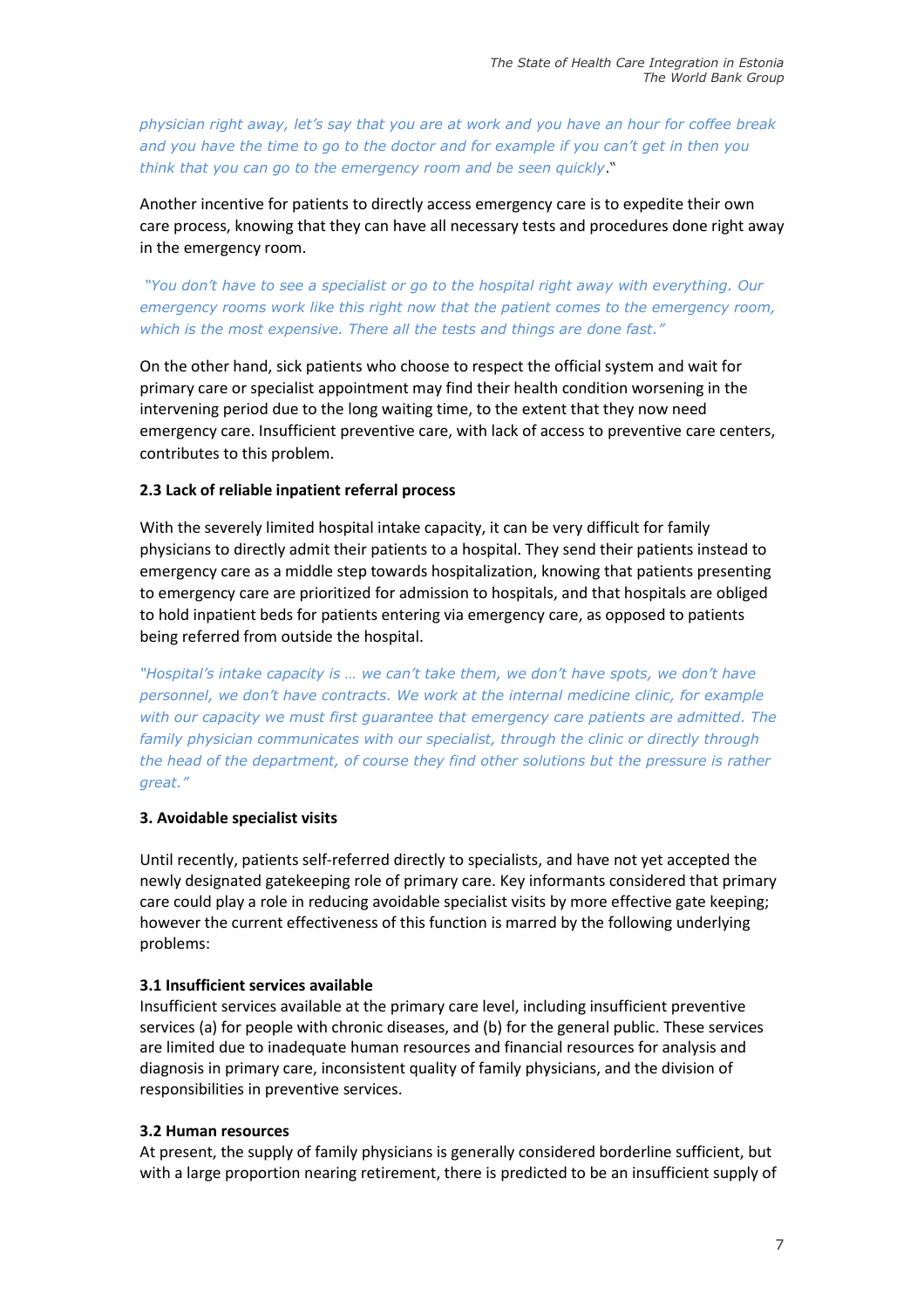young family physicians replacing them to meet the needs of the aging population. Moreover, these new physicians cluster in the cities. The predicted deficit in numbers of family physicians, along with the increasing demands of an aging population and a very heavy workload, reduces their capacity to provide in-depth individual care, and increases their impetus to refer patients to specialist care.

*"… the age composition of family physicians is rather big, average age is 52, there are approximately 170 family physicians aged 63-79 and when these family physicians decide to retire at one point, it will be very complicated to guarantee medical care for people in areas located outside of Tallinn and Tartu, even with the beginner's allowance. There are family physicians graduating from the university but the coverage…. if there were available lists, could be bigger. It's up in the air, it is very difficult to plan."*

The workload for family physicians in rural areas is even greater, often including being available 24 hours a day, for a wide range of services, and significant, time-consuming housekeeping tasks.

*"…for example if you have to go to Leisi township and you know that you have to start the wood burner in the morning or you remain in Tallinn, you have a nice house, you have everything … you go and do your family physician's work, you are not a caretaker or have to come in at 7 in the morning and turn on the heaters to be able to work … all those domestic problems that you have there."*

*"…in rural areas it is that you have your own community there and it could be that those family health centers, the doctors as well as nurses, they feel that they are there 24/7, every neighbor is calling you all the time and thinks that you are prepared at any time ... that you run into them at a concert or at a bonfire and right away you have people around you, waiting for you to dispense pills."*

One possible solution recognized for addressing both the insufficient numbers and work burden of family physicians would be task shifting, by reviewing the respective responsibilities of family physicians and family nurses. With the influx of young nurses with higher levels of training, skills, abilities and ambitions, there is significant potential for increasing their responsibilities, and the system is already moving in this direction; however, the general public is not yet fully prepared to accept a consultation with a nurse in the role of a professional, as nurses have historically assumed more of a secretarial role.

#### **3.3 Financial resources for analyses and diagnostic procedures**

Family physicians make referrals to specialists for analyses and diagnostic procedures because of limited funding or incentives for these procedures. In turn, specialists receive funding per procedure from EHIF. Key informants described the current process, which increases EHIF costs, as a win-win for both family physicians and specialists.

*"The family physician predominantly has capitation fees, is list-based and there are certain other things. The interests overlap, if you have the human resource, the family physician does less for the same amount of money, the specialists in the area have more work and they make more money, in this way EHIF puts more money into it than in an area where the family physician does more for the same amount of money and there is less specialist care… Doesn't matter what kind of a system you have, each of them has its drawbacks. Therefore it is pretty good that we have combined elements from different*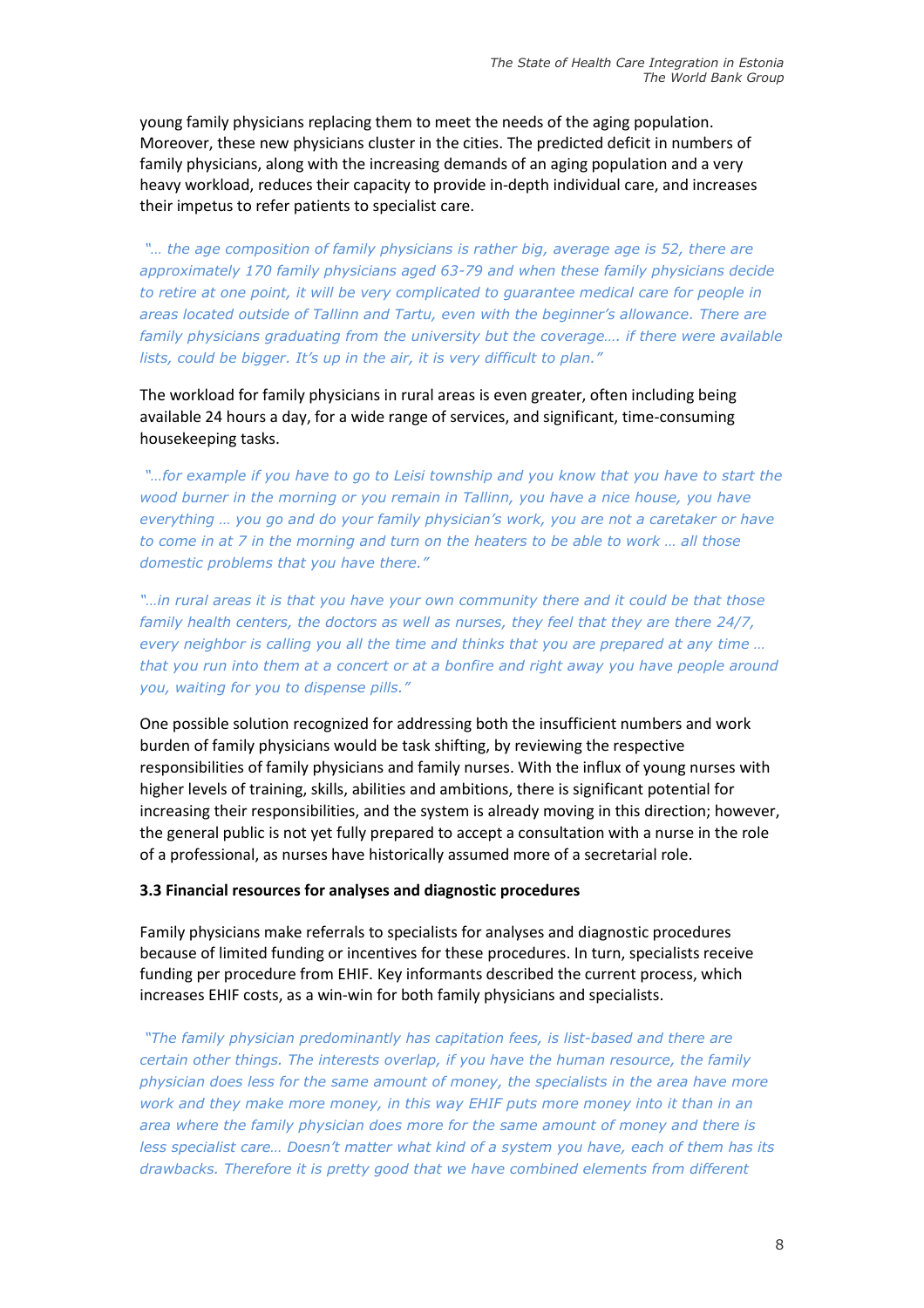*ones in Estonia, but currently I would say that the differentiation component could be strengthened, decreasing the importance of capitation fees a little. You have to have capitation fees, it makes a lot of sense but what is added to it, there could be more of it and it should be more differentiated."*

# **3.4 Uneven quality of family physicians**

#### **Different approaches to the role of family physician**

The diversity in the approach that family physicians in Estonia take to their work contributes to the uneven quality of the care they provide. Key informants describe some family physicians as having a business focus, interested in running an effective business that fulfils quality standards; others take a care provision approach, focused on helping and healing their patients, with a distaste for the concept of 'doing business'. These differing approaches are reflected in how family physicians make referrals and consult specialists via econsultation and in other ways, with those who take the care provision approach doing so in a more comprehensive way.

#### **Physical resources**

There is a significant disparity of opportunities and capability between family physicians in rural and urban areas. In bigger towns family physicians have more opportunities to conduct procedures and tests, and they can make better use of their resources by consolidating into bigger centers, enabling the sharing of costs and resources, and increasing their capacity. Meanwhile in rural areas family physicians' offices are often less well equipped, with less access to resources, and located further from places where tests and procedures can be done.

Another barrier is language: family physicians working in Russian-speaking areas like Ida-Virumaa are isolated from training and information accessible to the country's Estonianspeaking family physicians, and are inhibited in their communication and integration with other parts of the health system. Importantly, they cannot easily use the country-wide electronic healthcare information system.

*"In Ida-Virumaa things are even worse, there the doctors live in their own information space. But, oh well, now things are bad because entering data in the healthcare information system can't be done in Russian. And now they are in real trouble because they can't enter that data in Estonian. Do you know how they currently issue disability documentation? They have some typical forms in Estonian, then they get on the phone, call that official and tell them what is going on with that person and then the official, who is not very apt in languages either, gets the information and then they come to an agreement as to what to do with that person next. Yes, the regions in Estonia are very different. Yes, we need actual additional resources to organize the primary care and social care over there in Virumaa."*

#### **3.5 Patient preference**

Patients, accustomed to seeking care from specialists, and lacking trust in family physicians, tend to request referral to a specialist; family physicians do not have the legal right to refuse to make that referral.

#### **3.6 Division of responsibilities in preventive services**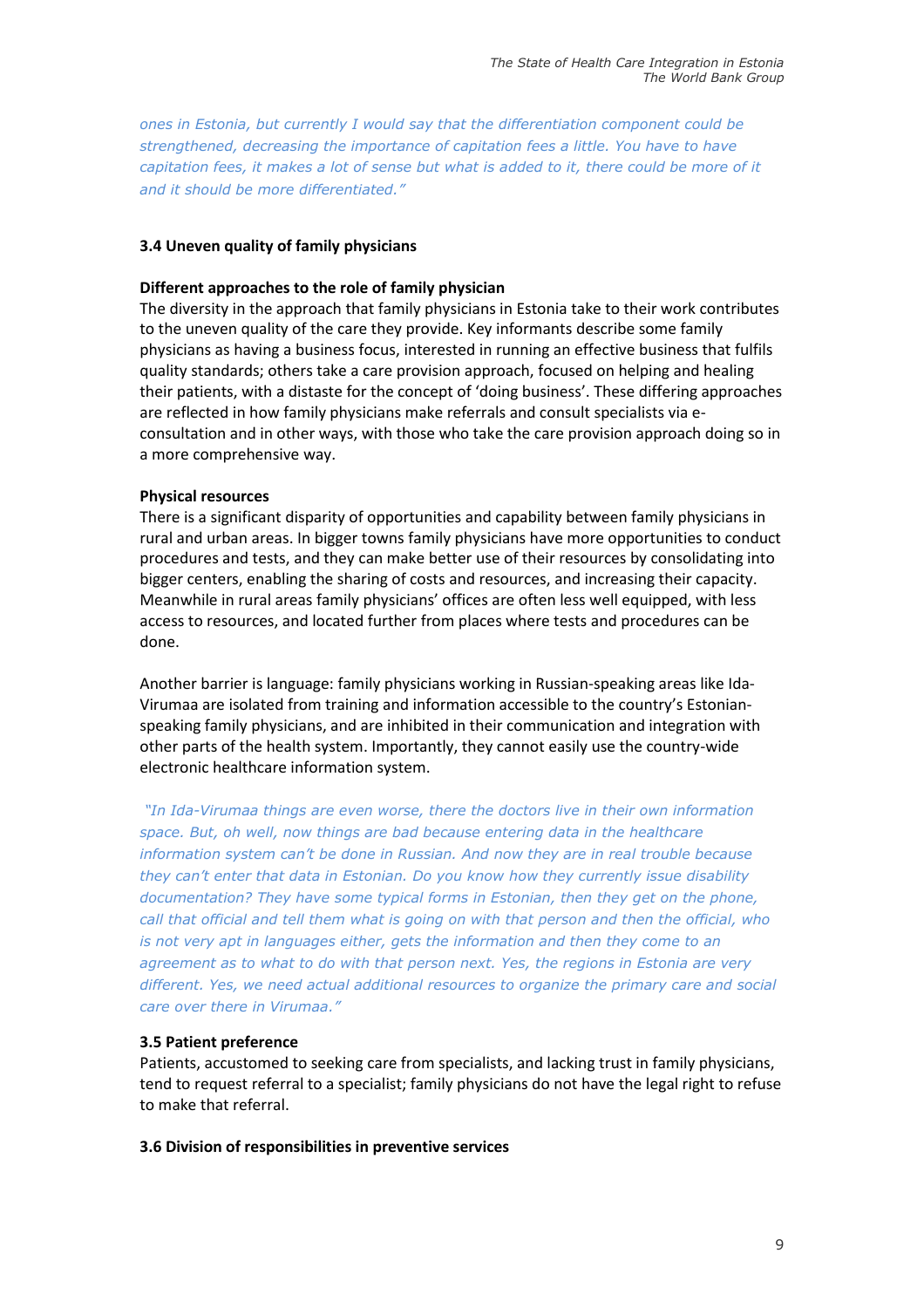The key informants considered that other than monitoring indicators like cholesterol or blood glucose, family physicians were not best placed to deliver preventive services, due both to their already heavy workload, and lack of expertise and experience in preventive medicine.

"In the family physician's list there might be one to two people a year who have a heart *attack, depending on the age composition of the list. That is very little experience. That would be the biggest message from me."*

In order to decrease referrals to specialists for preventive services, they recommended securing the appropriate financing and scaling up the use of preventive care offices, staffed by specialized nurses, providing tailored preventive services for patients with different types of chronic diseases, like diabetes or heart disease.

*" Those programs that are funded by EHIF and they provide very nice support and there is funding for certain training. To have money for prevention…"*

*"In 2001-2012 there was a cardiovascular disease prevention program. It included family physicians. In the beginning there were 100 family physicians, then it was 200 and in the end almost all of the family physicians participated, sending their patients. We conducted seminars, trained family physicians and everything was very purposeful and was a very nice operation. Now we are waiting. EHIF wanted to wait and see if the results of that program have taken root in Estonian medical care. Some patients were used to turning to those preventive care offices during the course of the program. And they wanted to come here much more than go to the family physician. As of 2007 we were not allowed to measure cholesterol levels or do screening. Only the family physician could do that and we were allowed to work only with the patients that were referred by family physicians. But the problem was all the people who were used to the program. And they really liked that when they came to our office, there was a specially trained nurse who talked to them a lot and they could run all of those tests. Now, when they go to their family physician, they might be very busy there and the nurse there has not received special training."*

#### **4. Unnecessarily extended inpatient stays**

Key informants reported that inpatient stays are kept as short as possible. However, the social care system and the health system currently function quite separately, and their lack of cooperation may contribute to unnecessarily extended inpatient stays.

#### **Coordination and Continuity of Care Across Care Settings**

The most important issue in coordination and continuity of care, identified by all key informants, is inadequate follow-up after discharge from inpatient care. Also universally identified as important issues is insufficient care/service coordination and continuity between levels of ambulatory care. Key informants who work directly with patients highlight incomplete hospital discharges, particularly in relation to secondary prevention and postdischarge instructions for the patient and primary care provider. Primary prevention and unnecessary pre-operative diagnostic procedures were considered secondary issues. This section explores factors causing and maintaining these issues.

#### **5. Inadequate acute inpatient follow-up care**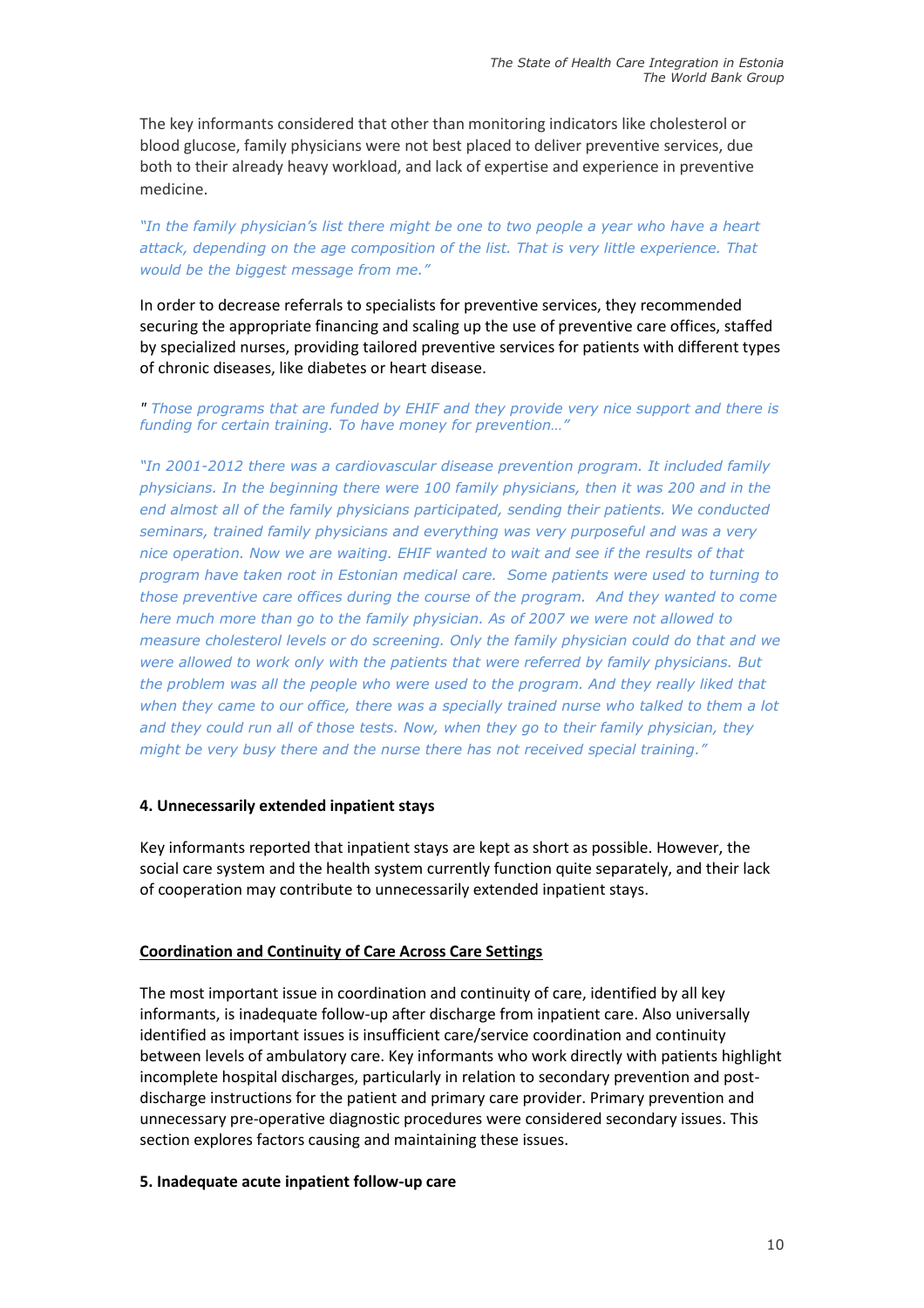It was universally acknowledged that after an episode of hospitalization, patients often did not receive adequate post-hospital care and support. A lack of access and availability of rehabilitation and physiotherapy services, and a lack of clarity as to whose responsibility it is to make a referral for these services, means that either patients do not access these services, or when the services are provided, it is not always in an adequately timely manner. These issues can be particularly difficult for those with co-morbidities and chronic illnesses.

*"Unfortunately often the doctors at the hospital do their job but now you'd also need recovery and rehabilitation and that part is lacking. And the first half of the job … I wouldn't say it is cancelled out but …"* 

*"Everything associated with rehabilitation, it exists, there are departments, there is also funding from the Estonian Health Insurance Fund but it is for very specific conditions and at some point co-payments will come into play, it being accessible to people or not."*

Another key issue is a lack of clarity on whether health or social services should be responsible for supporting people who have post-discharge nursing needs, and limited ability to care for themselves.

*"Then the next step, what will happen to that person afterwards, there is a lot of room for development. This is a follow-up care phase where there's no longer continuous diagnostic procedures, the medical procedures are not as complicated but where the person is still not ready to go home and they would need certain additional … also medical care. Or people for whom it is limited to nursing care, there's this follow-up care period and that is rather neglected still."* 

The root causes of the inadequate acute inpatient follow-up care, in order of likely impact are:

#### **5.1 Insufficient clarity of roles and responsibilities between health and social care**

There are significant incentives to discharge patients from acute inpatient care: there is high demand for the relatively small number of hospital beds, and acute care is expensive. However, there can be a lack of clarity, or resources, regarding where to discharge patients: there is a lack of human resources for in-home nursing to provide continuity of care.

*"…and where should that patient belong to? Not a single doctor wants them in acute care, so we'll just send them to nursing care. And then the person comes there and then the nurses have a say and then we'll sit around the table, trying to figure out what to do with that person."* 

One of the biggest challenges is at the border between health and social care. All key informants identified poorly defined coordination mechanisms, processes and responsibilities result in a lack of clarity in where either system begins or ends. This issue is particularly pertinent with the aging population, particularly for those living alone in rural areas, who increasingly need residential care, or assistance in activities of daily living, and accessing healthcare, for example transportation.

*"These days the higher the life expectancy, the more questions arise – where does active medical treatment begin and end, where does social care begin. And this has to do with*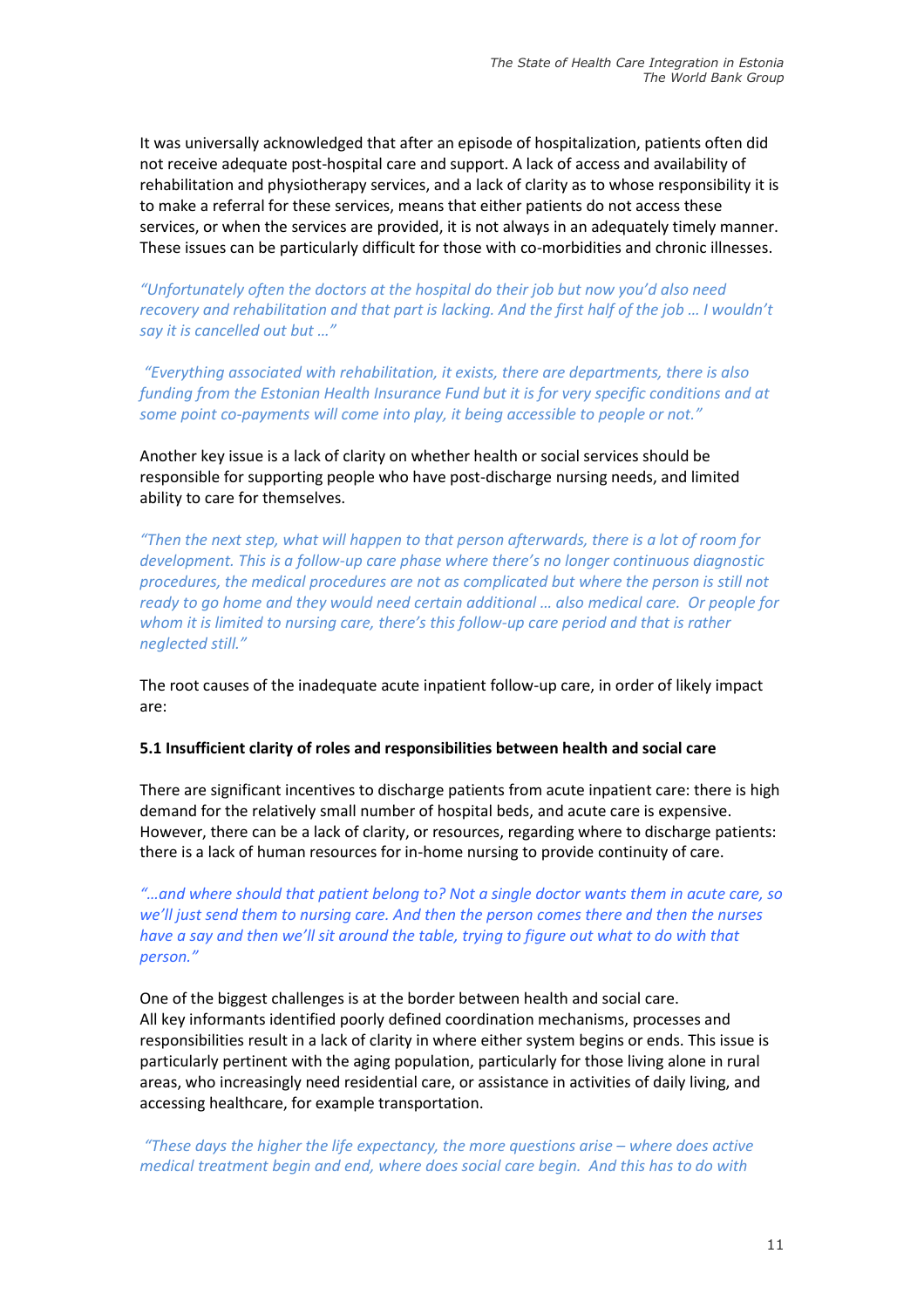*caring for people, for example nursing care vs. nursing home. So yes, treating an elderly person vs. caring for an elderly person."*

*"…90-year-old person is writing and complaining that they are angry at their family physician because the family physician is not organizing transportation to go to the hospital to see an eye specialist. They are old, sick and can't see. They need to go and see an eye specialist in Tallinn but the family physician is not organizing transportation. The fact that the family physician is not organizing transportation is not an issue of healthcare. The issue is why this*  family physician is not communicating with the local social worker, who should make an *appointment with an eye specialist for that 90-year-old patient if they can't do it themselves. That belongs to the field of social care./…/Who has to make the appointment for the patient. Does a nurse do home visits? Has the family physician's nurse visited? Does the social worker know what the situation is at home?"* 

Separate financing systems contribute to the confusion and can create barriers to integration. Health and social systems are not viewed as equal: while the health care system is funded by EHIF, the social system partly depends on funds from local municipalities, which varies according to their wealth, and contributes to a variation in quality of services. Cooperation between the social system and health system currently depends on good will from both sides rather than on official regulations.

*"Now, when we are beginning to develop first-level centers, the one recommendation is to have a social worker on the premises at the healthcare center. But when it comes to that recommendation, the issue is that the healthcare system cannot fund providing of social services. Which kind of means that the money we are offering to the applicants here cannot be used to develop the space used by those working in the social field. This is a legal conflict because the social field and healthcare field are separated. And here's the issue, we have to resort to legal trickery. Trickery might be a bad word but we must look for a legal solution here."*

In reality, that good will is not always present, due in part to concerns about taking responsibility when they are overworked, have inadequate human resources, and there is a lack of clarity of who will cover the costs. Or else people are deterred from cooperating due to the risk of complaints resulting from sharing confidential information across sectors.

*"During the last few years we have strongly recommended that family physicians cooperate with social workers and they could have their phone numbers handy, who to go to. But often they don't like to contact them. Either they are afraid of being indiscreet [afraid to violate patient's/ family privacy], getting involved in [unpleasant, personal] situations They are afraid to give someone work or forward the issue. I don't know. But we have had cases here and there which end in the displeased person contacting the ministry."*

# **5.2 Inadequate access to rehabilitation and physiotherapy post-discharge**

Estonia has a developed rehabilitation and physiotherapy system with guidelines, centers and rehabilitation plans for patients; however the country's health system is focused on acute care, and the current system for rehabilitation and physiotherapy does not meet the extent of existing need, resulting in long waiting times that mean follow-up care is not provided in a timely manner, or at all. Services are only available in certain geographies, mainly in the bigger urban centers, complicating access for people who live in rural areas. Furthermore, EHIF only funds services for specific conditions.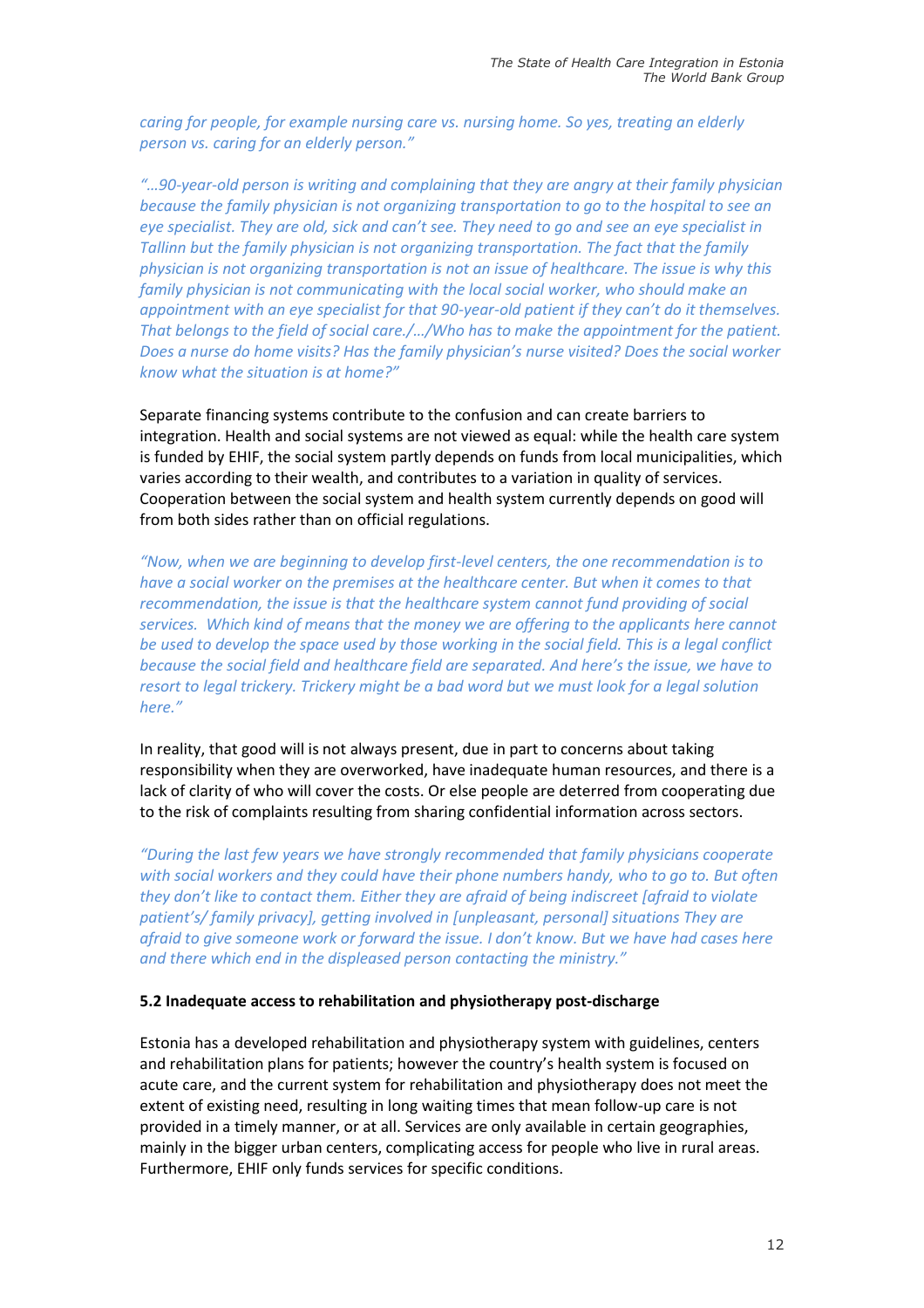*"…when it comes to rehabilitation and physiotherapy, it exists, there are departments, there is funding from the Estonian Health Insurance Fund but they are for very specific conditions …".*

However, funding itself is not the main limiting factor: insufficient physical and human resources to meet demand mean that even patients' copayment does not enable access to services.

*"And then of course rehabilitation and physiotherapy that used to be rather decent during the Soviet time. It is weird to say that but 20-30 years ago it was decent and everyone went to a sanatorium as well. In today's conditions, we cannot afford activities as "luxurious" as that, i.e. involving so much manpower. But we could definitely afford systematic work going into it."*

# **6. Incomplete hospital discharges**

Key informants recognized the importance of giving specific guidelines and instructions to the patient before discharge, and sharing information about the patient with the family, physician and specialists in different settings; however they also recognized that often patients leave the hospital without these steps being taken. Patients are discharged not knowing what to do next or how to recover, without anyone conveying information about their condition or treatment plans to their family physicians or specialists, and – considered to be a primary issue for incomplete discharges – without advice and plans in place for secondary prevention.

*"The doctor simply says that you continue care based on the same guidelines … healed … but there could be many procedures that the doctor does not pay attention to. For example, that it is necessary to advise a family member on certain matters, it could be nutritional, sexual issues, everything, the person with the diagnosis goes home and they are in shock anyways and the family around them has needs or children and all. Someone has to say and explain to the patient as well as the patient's family about their medical condition and this and that will happen soon and then they can do this and that…"*

The root cause for incomplete hospital discharge is considered to be lack of capacity due to insufficient numbers of specialists, nurses and caregivers (healthcare assistants) in hospitals, and in the case of nurses and caregivers, high turnover, associated with low salaries.

*"The caregiver turnover rate is very high. Nurses too, but especially caregivers. A caregiver's job is not your typical cleaning job. But when we look at the pay scale then in reality they are in the lowest tier of the pay scale.*

Key informants considered investment in administrative capacity would allow reorganization of the roles and responsibilities of medical personnel to improve discharge processes.

*The one thing is also that you can delegate a lot to secretaries. /…/ …all this paperwork takes up a lot of the doctor's time. We now have secretaries in medicine. During the 9-10 years that I've been in Tallinn, secretaries have become significantly better. Now the department that I used to be in charge of has had two secretaries for several years and now a third one part time. We can save medical specialists' time a lot in this way."*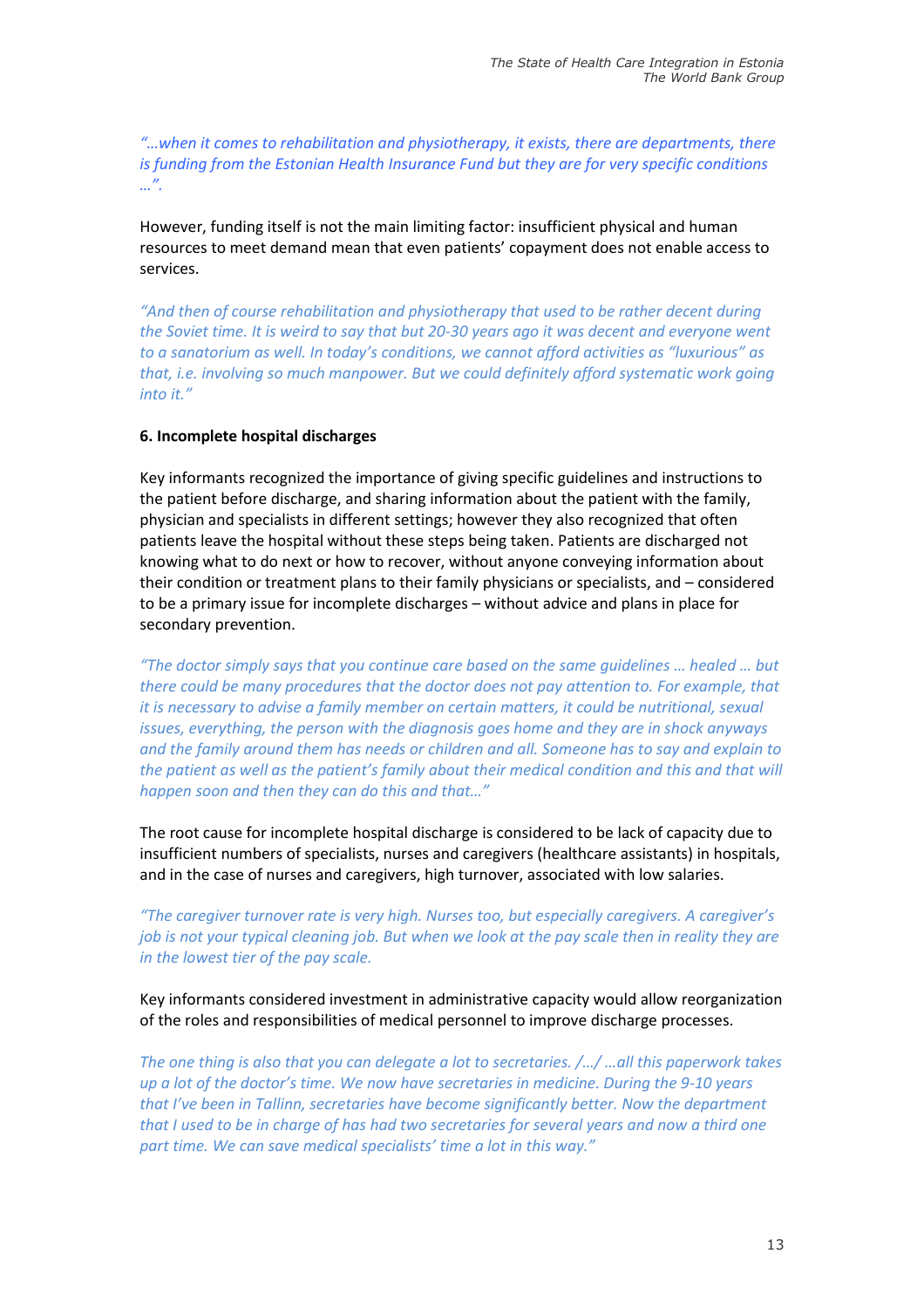In addition to the human resources challenges in hospitals, Ida-Viru county, which operates in the Russian language, has additional problems with maintaining medical personnel quality, as there are language barriers to communication across the health service, in addition to accessing training and informational seminars.

*"When we think about other counties now then Ida-Viru county is one with a separate life of its own. When we are talking about the area there up to Jõhvi and Kohtla-Järve where the Ida-Viru Central Hospital is located then it still kind of qualifies as quality in the sense of medical care. But what is Narva … well, I've been there myself … I have been to Narva at least once a year and I communicate with my colleagues working in Narva very often but I do have the feeling that modern quality requirements do not apply there. I am not talking about the language."*

#### **7. Unnecessary pre-operative diagnostic procedures**

Doctors make decisions about the need for diagnostic procedures, with the purpose of monitoring risks and gaining insight into a patient's condition. Key informants were of the opinion that few unnecessary or duplicate diagnostic procedures occur in Estonian healthcare, and lacked an appetite to introduce regulation, which was not generally considered necessary.

*"Yes … this is called defensive medicine and it's common in the developed world. It is done … the doctor does it, the hospital does and in an era where the doctor's word is believed much less than machine testing then often, to prove something to the patient but often to oneself and a colleague or to exclude something, machine tests are still used. And in case there is a dispute, these days everyone is eager to demand their rights and complain and whatever, everyone wants the decisions to be supported by tests. I'm of the opinion that all this is not necessary. But in every specific case, where do I draw the line where I, as a doctor, am prepared to put up with the uncertainty, that some things have not been completed, when I think that it is not very important for the patient, those are such subjective decisions and then I ask myself, why take the risk. And on the other hand it's that tests are always associated with side effects and risks and then we take those risks. It is very difficult to give one specific answer but it seems that, well, we could achieve an equally good impact in medicine with a smaller number of tests but no one on the outside can say that, this cannot be done through standardizations, it is a difficult subject."* 

#### **8. Over- and under-provision of preventive services**

Insufficient preventive services is a key issue in Estonia. The general attitude towards preventive services is very positive as prevention is recognized as much cheaper than acute care, helping to save money, physical resources and the time of doctors and medical personnel.

*"By the way, the amount of money that was used on our preventive program was so small. I compared that the work we did during one year in our heart health office was equal to the treatment of one patient, when we had an acute patient, we did an angioplasty on 3-4 blood vessels, all kinds of intensive care on top of it. We counseled hundreds and hundreds of patients during the year for the same amount of money that it cost us to treat an acute patient at the hospital. So the cost of prevention is actually small. Very small compared to active treatment. Prevention should be clearly separate from active treatment because otherwise it will get lost in it. Hospital management is not interested because all those*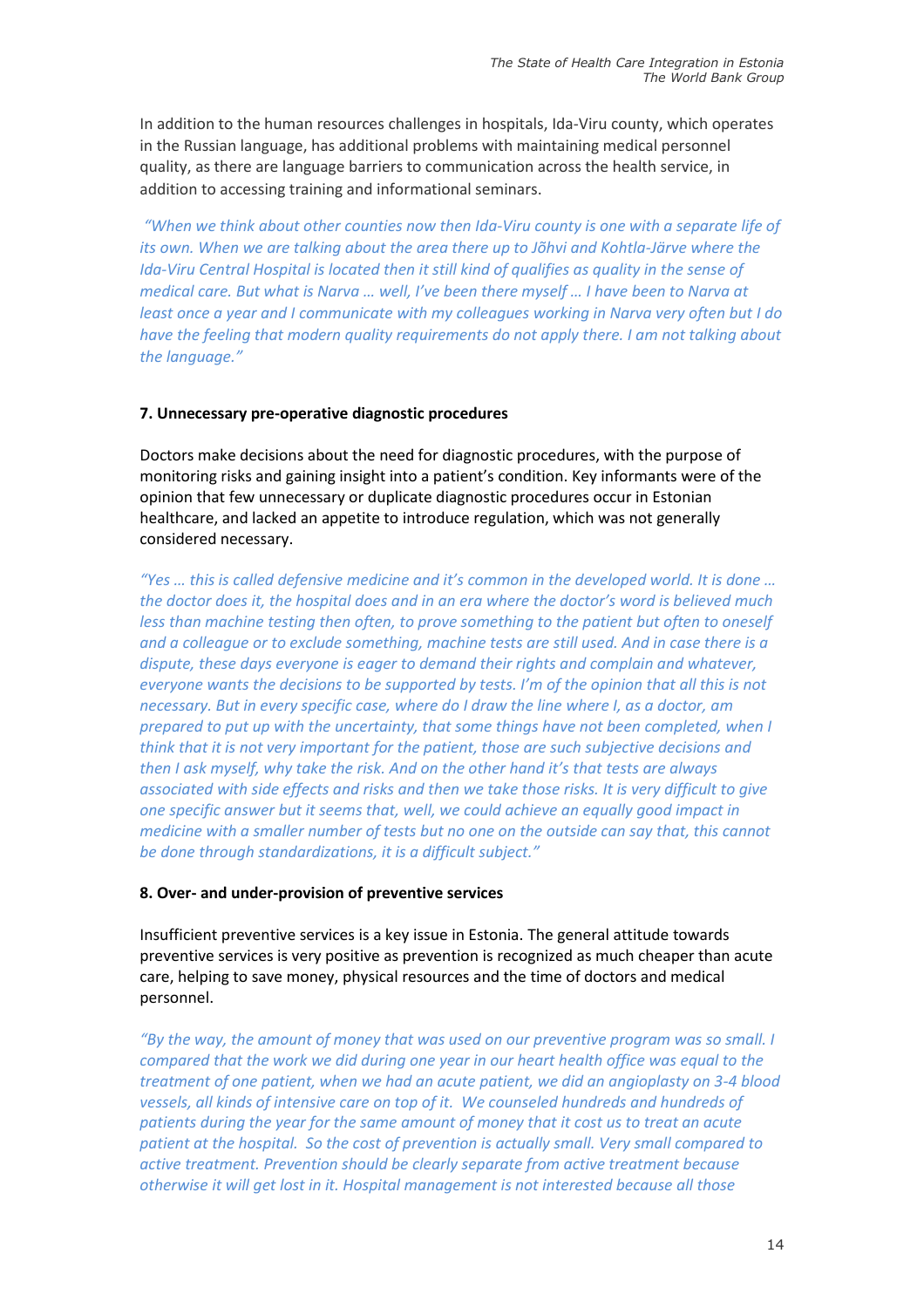*expensive active treatment procedures are also profitable for the hospital… And for the cardiologist, if he's doing prevention or providing active treatment, when you have a patient in bed then you need to treat them right away and they don't have the time."*

However, health services do not routinely provide preventive services due to an unsustainable funding approach: respondents report that preventive services are run and financed as one-time projects by EHIF and others; since acute care is the priority for hospitals, prevention is invariably deprioritized when the funding comes to an end, even though the benefits of preventive care are recognized.

# *"Everyone understands that we need prevention but it is still secondary."*

Refer to Section 2.5 for further discussion of prevention.

# **9. Limited provider continuity and impaired patient provider relations in ambulatory care**

The two main obstacles to provider continuity in ambulatory care are information flow between the levels of care, and long waiting times.

# **Information flow**

There is a lack of instructions and rules governing how information is shared, the guidelines and mechanisms are incomplete, and as a result, doctors (family physicians and specialists) making referrals or filling in the medical records e-platform share information inconsistently.

*"…that is information between the specialist and the family physician. Again, seeing and knowing both sides, you can't lay blame on either, saying that you are like this and like that – no, you are; but we see this on one hand … again, the referrals from family physicians vary, the information that comes with the patient, what has been done before the patient reaches specialist care … often the tests have not been done, no proper referral, no information sent with the patient and also, on the other hand, after specialist care – what tests were done, no information is sent back to the family physician."*

State-run medical records e-platform earned special attention and criticism from respondents. The current state-run platform was implemented in 2004, but there is still a lack of clarity at the state (political) level regarding its primary purpose: whether an analytical tool to monitor and evaluate health at the population level, or a clinical tool for healthcare providers (and patients) to use in the course of daily healthcare.

*"When the medical records e-platform was created in 2004 then it wasn't really … and since everyone was so enthusiastic and in a rush, then we didn't really discuss and raise more specific questions and thus also answers to the question if this records platform is a compilation of people's medical records to evaluate the medical condition of the population on the scientific level … or is this a tool to view the medical records of each Estonian inhabitant almost in real time. Those are two completely different things in principle."*

This lack of clarity is reflected in the training materials, which are considered to be poorly thought through and poorly communicated. As a result, the system is perceived as neither functioning well nor corresponding well to the needs of either medical specialists or patients.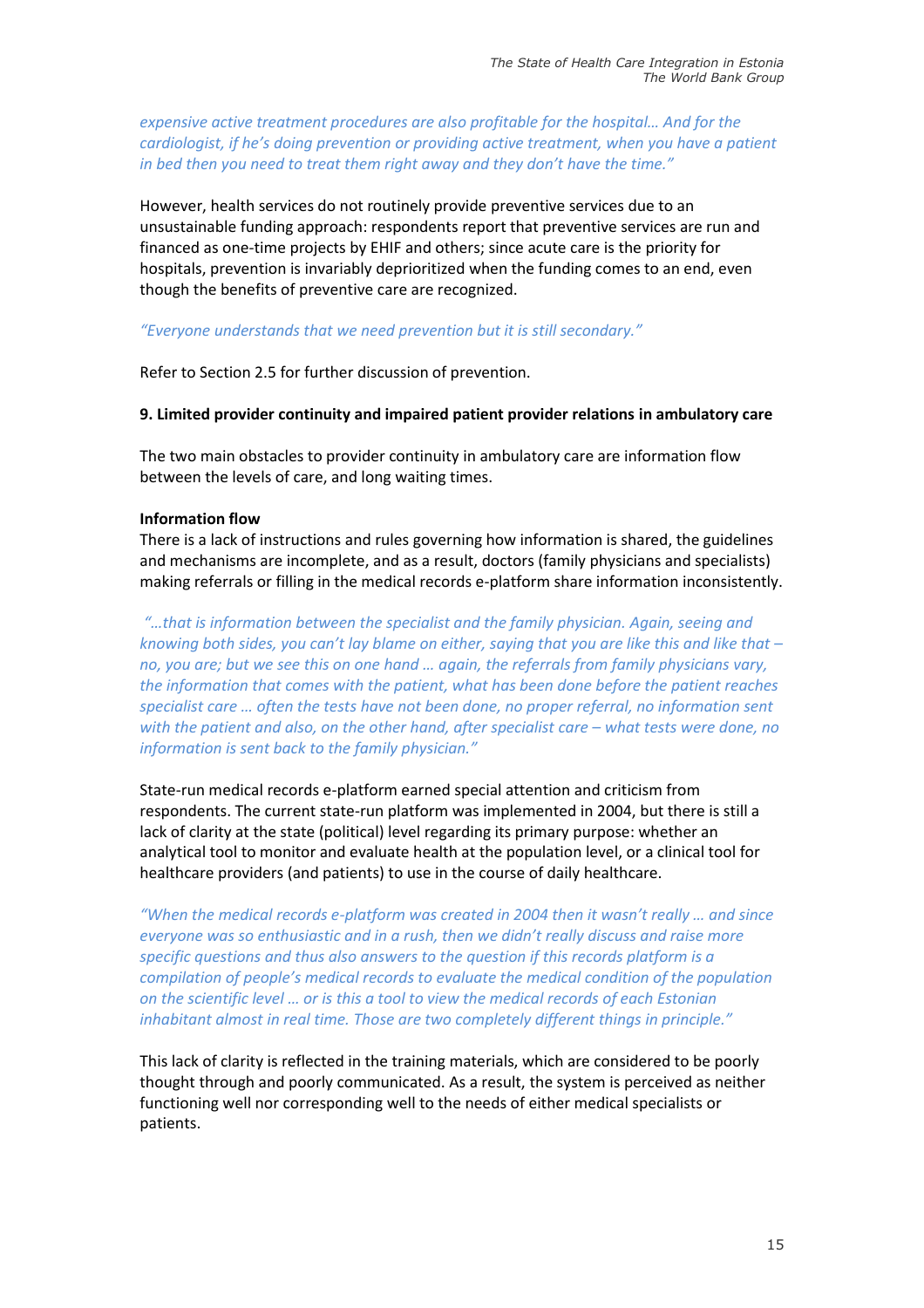*"I'm afraid to say, you are recording here, but it's a little bit like a mass grave, everything is piled in there … there has been a lot of criticism and many recommendations, that it could be more structured, easier to use*

The confusion around the state-run medical records e-platform led to bigger hospitals creating their own information systems to meet clinical needs, which are now well embedded. These different systems are incompatible and sharing information between hospitals is rather a matter of agreement, but due to competition between bigger hospitals, and language barriers between Estonian and Russian language systems, parties are often unwilling or unable to come to those agreements.

*"and then of course it's this … compatibility of databases, first level, who's using a couple of versions of their electronic records, in specialist care where you can also use different electronic information systems … those information systems don't all talk to each other … and of course it's the medical care facilities who have invested in their own information systems, we have done, it meets our needs and the others say the exact same thing and then you have to … it's like two goats on a footbridge, who will survive. It is not reasonable to say let's make a new one but those agreements, whose will be kept – very difficult. We are such a liberal country and all but there probably could be a central place for decision-making."*

Key Informants were of the opinion that there should be a common state-run e-platform but they saw that achieving this requires decision making on the highest political level, strong management of the process (human resources) and, of course, financial motivation.

*"Someone has to make the decision. Of course you must include those involved. It is very easy for me to say this, that things must be like that but, oh well, people who are in those positions, they must make those decisions and achieve the consensus."*

*"… in that sense I agree with those who say that there must be a connection between the data the hospital submits to the information system and the money they receive. There must be some sort of a connection."*

#### **Waiting times**

Patients circumnavigating systems due to long waiting times, associated with EHIF funding processes, is another contributor to discontinuity of care. Patients unwilling or unable to continue waiting within the EHIF-funded healthcare system may opt instead to pay for healthcare privately; however privately funded healthcare is not associated with any obligations on the part of the provider to share patient information with other healthcare providers: any information sharing is done only as a matter of goodwill.

*"If the hospital can say "pay us 5000 € and you can have your surgery right away" or the alternative is to come back in six months when it's your turn on the waiting list then actually they have the medical resources but they don't have contractual financial resources. And when such proposals are made to our patients, which we've heard in complaints, then naturally it makes the patient uncomfortable and it confuses us as well. We know that contracts are what they are. The way the EHIF has distributed funds."*

Another root cause of waiting lists is human resources: there are insufficient qualified specialists, for two main reasons: